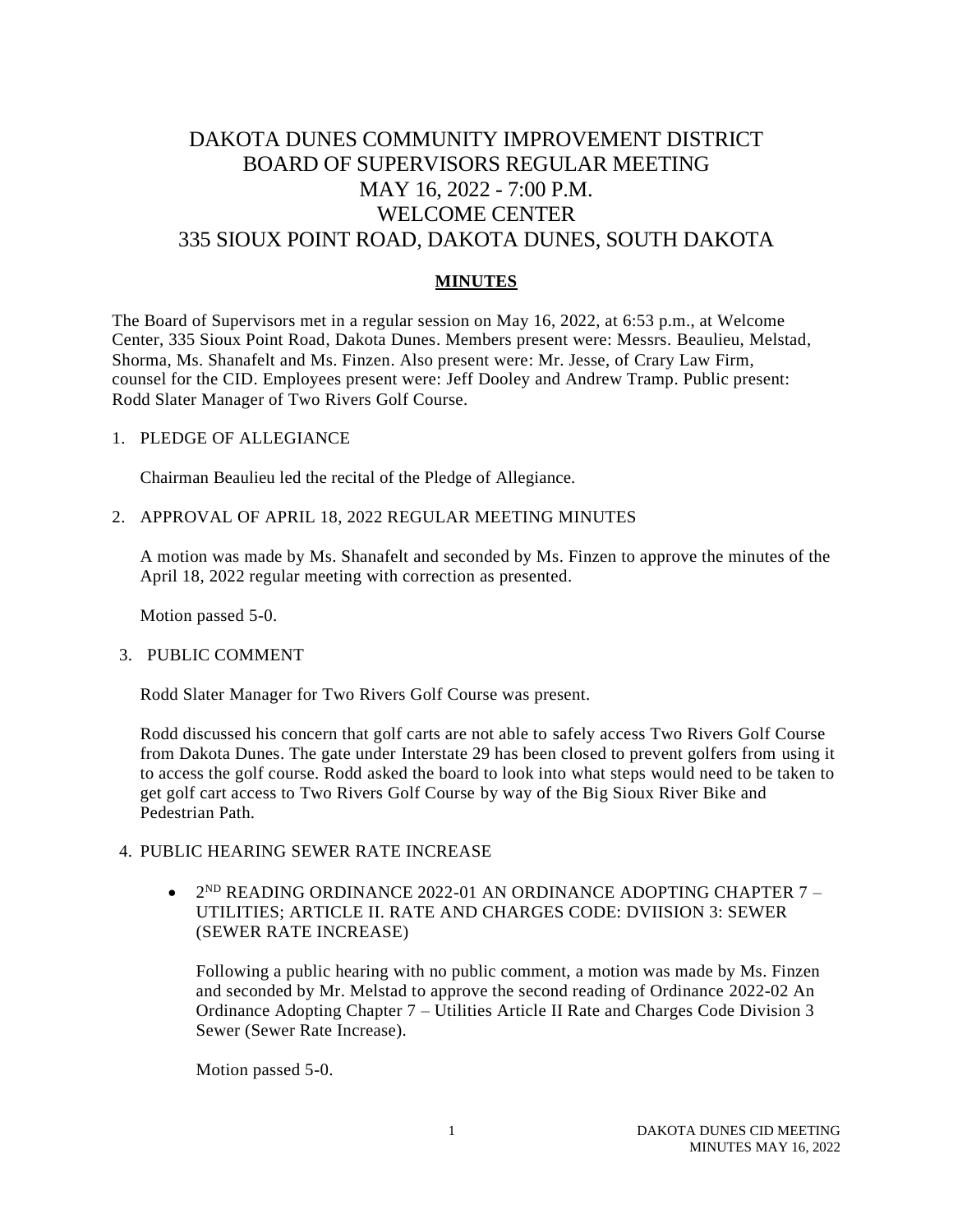5. TREASURER/FINANCIAL REPORT

A motion was made by Ms. Shanafelt and seconded by Mr. Shorma to accept the April 2022 financial statements and May 2022 vouchers payable in the amount of \$376,748.09.

Motion passed 5-0.

- 6. NEW BUSINESS
- CHANGE ORDER AND PAY ESTIMATE FOR RUBIN CONSTRUCTION ON FILTER MEDIA REPLACEMENT PROJECT

Following discussion, a motion was made by Mr. Shorma and seconded by Ms. Shanafelt to approve the change order adding 26 days to the completion date and pay estimate of \$197,000.00 for Rubin Construction, LLC for the completion of the Filter Media Replacement Project.

Motion passed 5-0.

• AMENDED RESOLUTION 3-2022-1 AUTHROIZING RESOLUTION FORCE MAIN IMPROVEMENT PROJECT; AMENDEND RESOLUTION 3-2022-2 AUTHORZING RESOLUTION FOR WATER DISTRIBUTION LOOPING PROJECT; AMENDED RESOLUTION 3-2022-3 AUTHORIZING RESOLUTION FOR PARALLEL SANITARY SEWER LINE

# **AMENDED Resolution 3-2022-1 AUTHORIZING RESOLUTION**

# **Dakota Dunes Community Improvement District Force Main Improvement Project**

**WHERAS,** the State requires a dollar amount be included in the Authorizing Resolution and this Amended Resolution is being approved for that purpose; and

**WHEREAS,** the Dakota Dunes Community Improvement District has identified the need for the Force Main Improvement Project, and

**WHEREAS,** the Dakota Dunes Community Improvement District proposes to apply for **\$658,733.00 in** assistance the State Revolving Fund (SRF) in order to meet local needs; and

**WHEREAS,** the Dakota Dunes Community Improvement District is eligible for state assistance for the proposed project; and

**WHEREAS,** with the submission of the SRF application, the Dakota Dunes Community Improvement District assures and certifies that all SRF Program requirements will be fulfilled

**THEREFORE, BE IT RESOLVED,** that the Dakota Dunes Community Improvement District Board of Supervisors duly authorizes the submission of the SRF application and apply for \$658,733.00 of SRF funding; and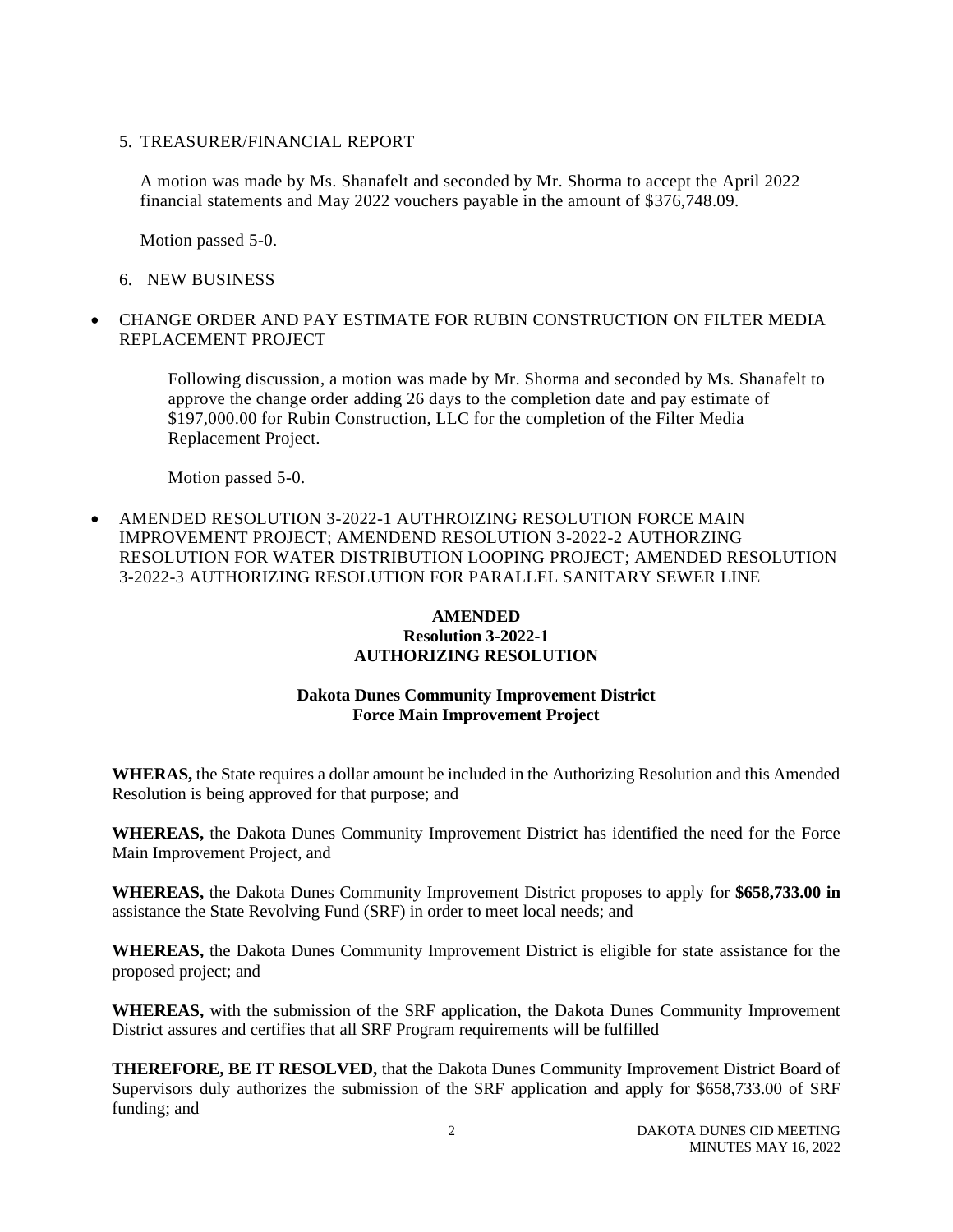#### **(RESOLUTION 3-2022-1 CONTINUED FROM PAGE 2)**

**BE IT FURTHER RESOLVED,** that the Chairman of the Dakota Dunes Community Improvement District be authorized to execute the SRF application for the Dakota Dunes Community Improvement District; and

**BE IT FURTHER RESOLVED**, that the Chairman of Dakota Dunes Community Improvement District Board of Supervisors be hereby designated as the grantee's official for the purpose of signing grant agreements and contracts, pay requests, and all other correspondence and required documents.

Dated this \_\_\_\_\_\_\_\_\_\_\_\_ day of \_\_\_\_\_\_\_\_\_\_\_\_\_\_, 2022.

**SIGNED:**

Kenneth Beaulieu, Chairman

**ATTEST:**

Andrew Tramp, Finance Officer

# **AMENDED Resolution 3-2022-2 AUTHORIZING RESOLUTION**

#### **Dakota Dunes Community Improvement District Water Distribution Looping Project**

**WHEREAS,** the State requires a dollar amount be included in the Authorizing Resolution and this Amended Resolution is being approved for that purpose; and

**WHEREAS,** the Dakota Dunes Community Improvement District has identified the need for install a water distribution line under the interstate to improve performance and resiliency, and

**WHEREAS,** the Dakota Dunes Community Improvement District proposes to apply for **\$686,400.00 in** assistance the State Revolving Fund (SRF) in order to meet local needs; and

**WHEREAS,** the Dakota Dunes Community Improvement District is eligible for state assistance for the proposed project; and

**WHEREAS,** with the submission of the SRF application, the Dakota Dunes Community Improvement District assures and certifies that all SRF Program requirements will be fulfilled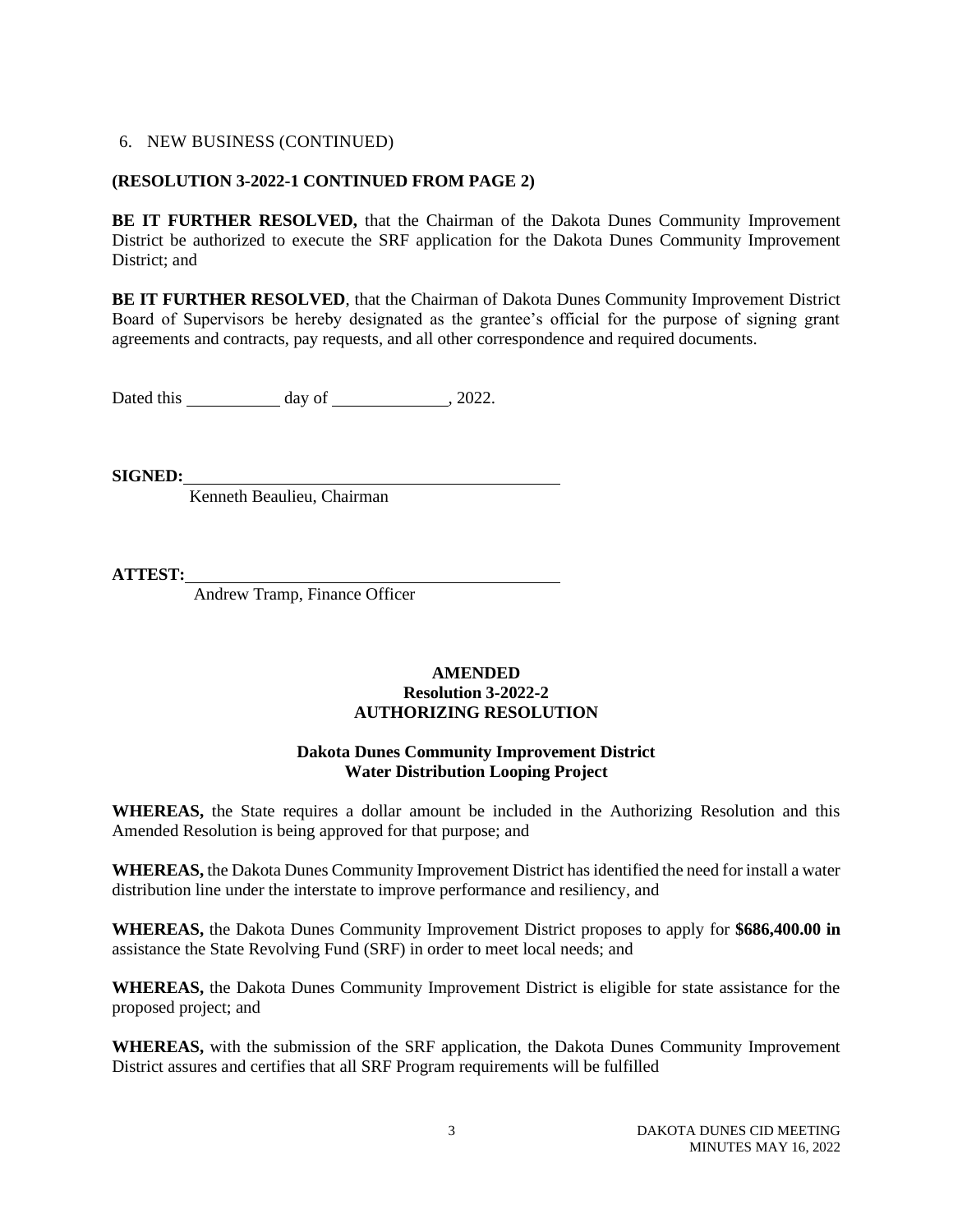# **(RESOLUTION 3-2022-2 CONTINUED FROM PAGE 3)**

**THEREFORE, BE IT RESOLVED,** that the Dakota Dunes Community Improvement District Board of Supervisors duly authorizes the submission of the SRF application and apply for \$686,400.00 of SRF funding; and

**BE IT FURTHER RESOLVED,** that the Chairman of the Dakota Dunes Community Improvement District be authorized to execute the SRF application for the Dakota Dunes Community Improvement District; and

**BE IT FURTHER RESOLVED**, that the Chairman of Dakota Dunes Community Improvement District Board of Supervisors be hereby designated as the grantee's official for the purpose of signing grant agreements and contracts, pay requests, and all other correspondence and required documents.

Dated this day of 3022.

**SIGNED:**

Kenneth Beaulieu, Chairman

**ATTEST:**

Andrew Tramp, Finance Officer

#### **AMENDED Resolution 3-2022-3 AUTHORIZING RESOLUTION**

# **Dakota Dunes Community Improvement District Parallel Sanitary Sewer Line Project**

**WHEREAS,** the State requires a dollar amount be included in the Authorizing Resolution and this Amended Resolution is being approved for that purpose; and

**WHEREAS,** the Dakota Dunes Community Improvement District has identified the need for the Parallel Sanitary Sewer Line Project, and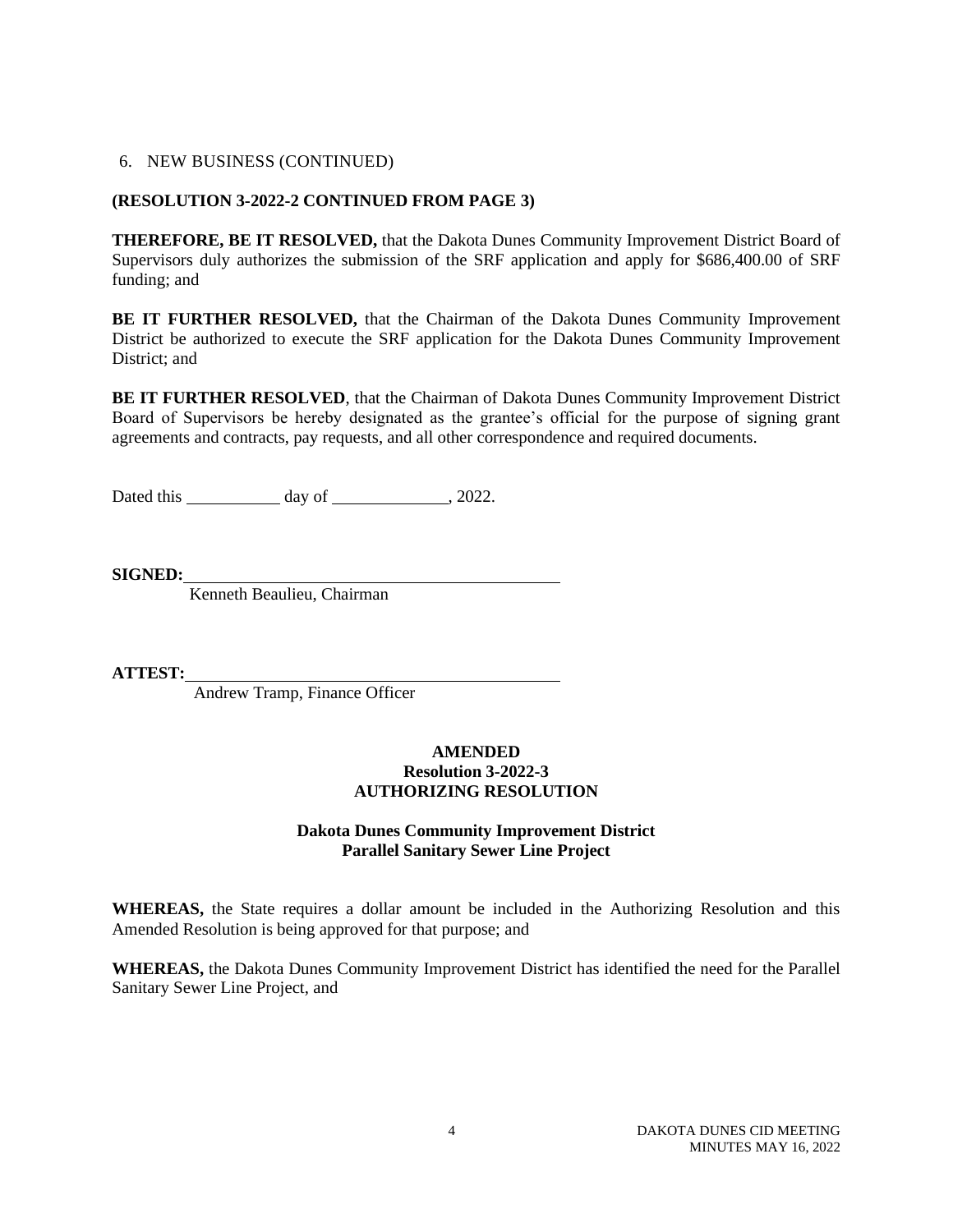#### **(RESOLUTION 3-2022-3 CONTINUED FROM PAGE 4)**

**WHEREAS,** the Dakota Dunes Community Improvement District proposes to apply for **\$417,880.00 in** assistance the State Revolving Fund (SRF) in order to meet local needs; and

**WHEREAS,** the Dakota Dunes Community Improvement District is eligible for state assistance for the proposed project; and

**WHEREAS,** with the submission of the SRF application, the Dakota Dunes Community Improvement District assures and certifies that all SRF Program requirements will be fulfilled

**THEREFORE, BE IT RESOLVED,** that the Dakota Dunes Community Improvement District Board of Supervisors duly authorizes the submission of the SRF application and apply for \$417,800.00 of SRF funding; and

**BE IT FURTHER RESOLVED,** that the Chairman of the Dakota Dunes Community Improvement District be authorized to execute the SRF application for the Dakota Dunes Community Improvement District; and

**BE IT FURTHER RESOLVED**, that the Chairman of Dakota Dunes Community Improvement District Board of Supervisors be hereby designated as the grantee's official for the purpose of signing grant agreements and contracts, pay requests, and all other correspondence and required documents.

Dated this  $\frac{1}{2}$  day of  $\frac{1}{2}$ , 2022.

**SIGNED:**

Kenneth Beaulieu, Chairman

**ATTEST:**

Andrew Tramp, Finance Officer

Following discussion, a motion was made by Mr. Shorma and seconded by Mr. Melstad to authorize Chairman Beaulieu to sign Amended Resolutions as followed: Amended Resolution 3-2022-1 Authorizing Resolution Force Main Improvement Project; Amended Resolution 3-2022-2 Authorizing Resolution for Water Distribution Looping Project; Amended Resolution 3-2022-3 Authorizing Resolution for Parallel Sanitary Sewer Line; and the Submittal of these amendments to the SRF Program.

Motion passed 5-0.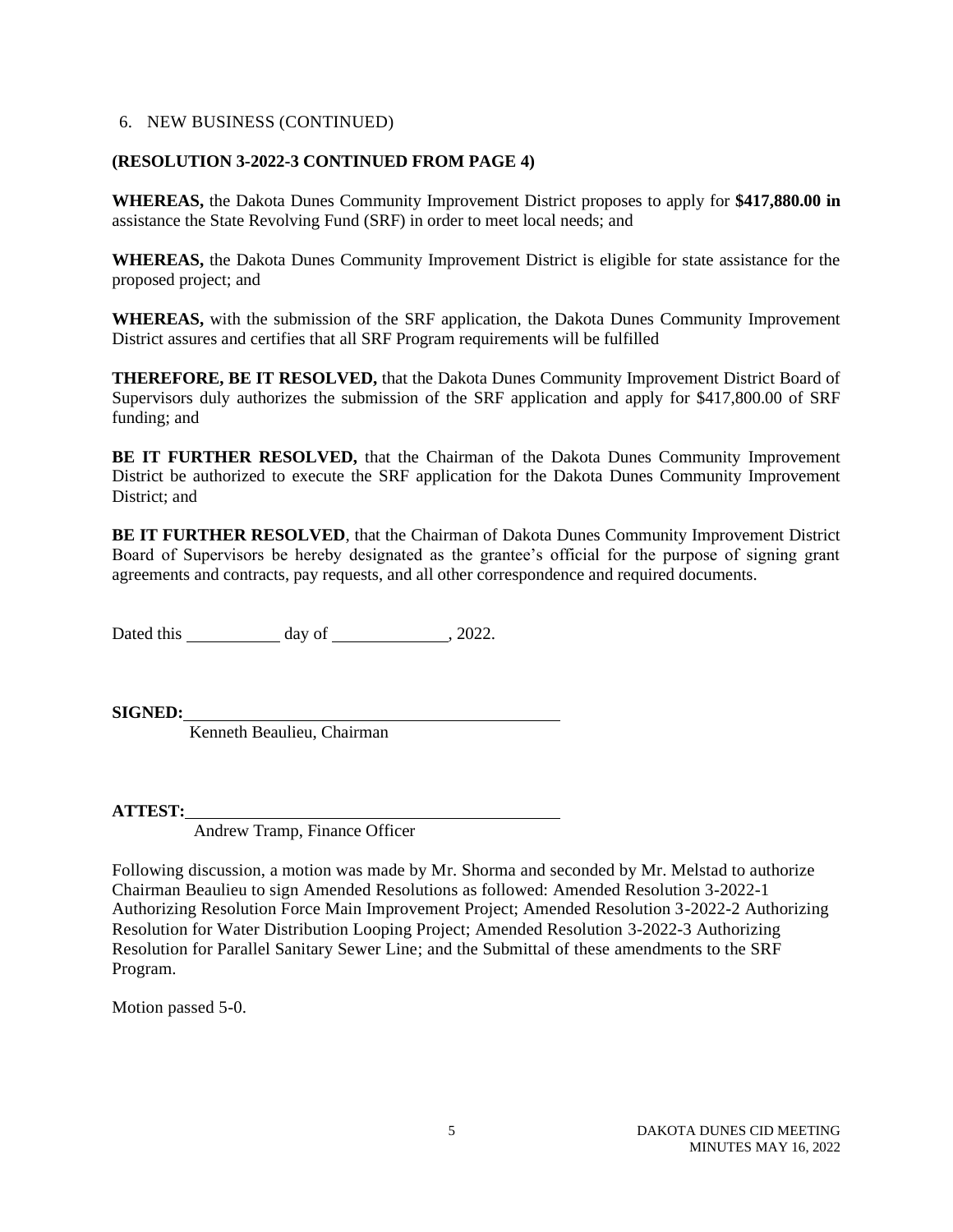• Discussion – North Sioux City Water Connection

Mr. Dooley discussed the HDR water study that included the impacts of connecting to North Sioux City's water system. With the study concluding benefits for both NSC and Dakota Dunes, the Board directed to continue work on a structure for this arrangement with further approvals required and appointed Ken Beaulieu to work with the Manager on the project.

#### 7. EXECUTIVE SESSION – NEGOTIATION

A motion was made by Ms. Finzen and seconded by Mr. Melstad to move into an executive session at 7:48 p.m. to discuss a negotiation.

Roll call was taken: Shorma – aye, Beaulieu – aye, Melstad – aye, Shanafelt – aye, Finzen – aye. Motion passed 5-0. Also in attendance were Jesse, Tramp and Dooley.

A motion was made by Mr. Shorma and seconded by Ms. Shanafelt to move out of the executive session at 8:12 p.m.

Roll call was taken: Shorma – aye, Beaulieu – aye, Melstad – aye, Shanafelt – aye, Finzen – aye. Motion passed 5-0.

No actions were taken on contractual matters.

#### 8. OTHER

Mr. Dooley discussed that a walk through of Winged Foot and a punch list has been presented to the Developer

Mr. Dooley reported that the Monterey Ditch Storm Sewer Project will begin Thursday May 19, 2022 and that all material is on site.

Mr. Dooley reported that the Sioux City Wastewater Agreement will be negotiated soon.

Mr. Dooley reported that the West Lift Station rehab project has began.

Mr. Dooley reported that the Bike Path Overlay Project will begin the week of May 16, 2022.

Mr. Dooley discussed the Sioux City Voluntary Water Conservation Plan that was discussed on the news on April 27, 2022 and encourages residents to stick to the water ordinance to help water conservation.

Mr. Shorma discussed the Emerald Ash Borer. Mr. Dooley stated that the Community Association has been actively working on identifying Ash Trees that may be affected or need to be removed.